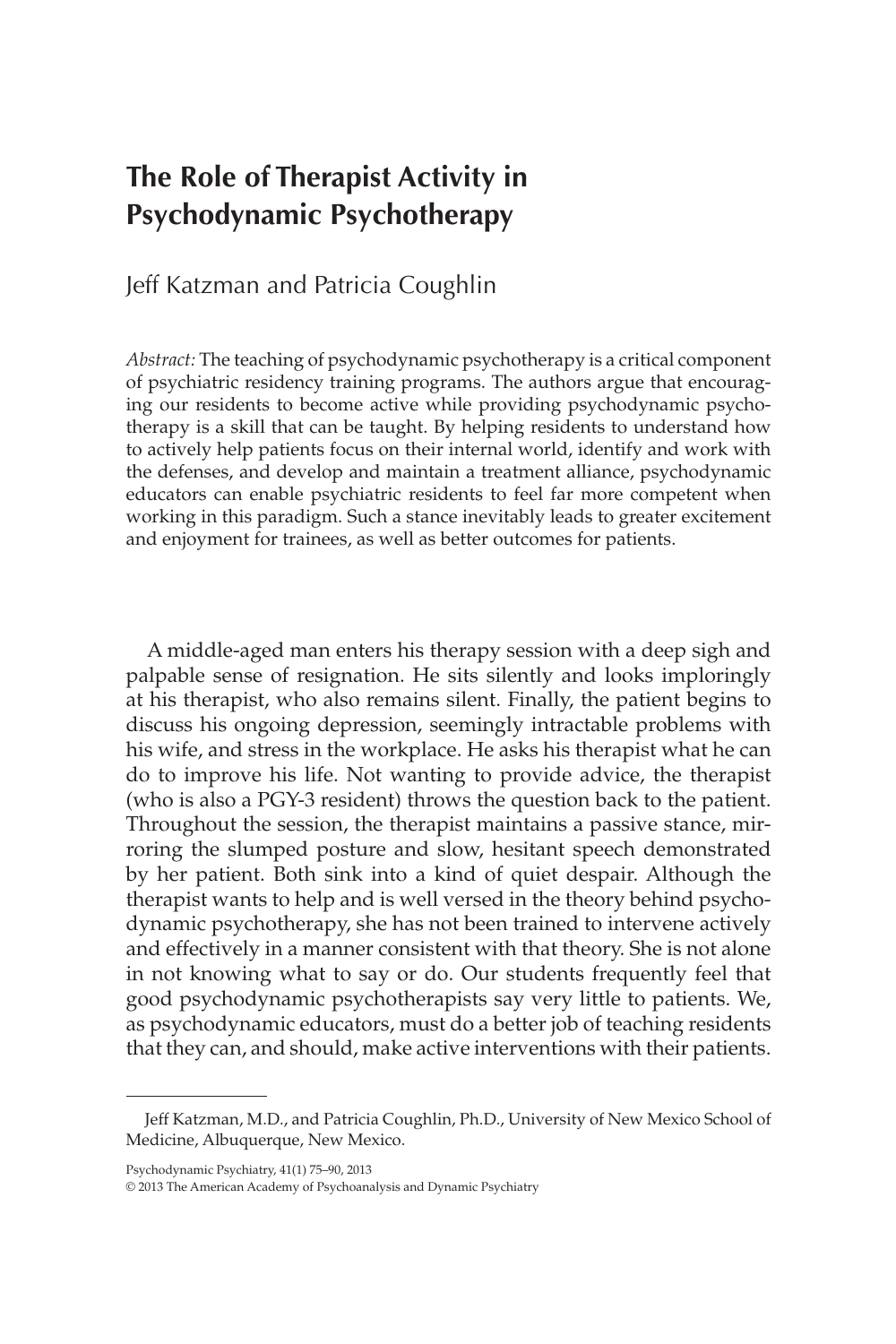The caricature of the passive therapist who utters an occasional "ah huh" is a distorted cliché in many respects, but it remains a fairly accurate depiction of those therapists who take a "less is more" approach. In their book *Psychodynamic Psychotherapy*, Cabaniss, Cherry, Douglas, and Schwartz (2011) write, "Scores of movies, TV shows, and cartoons portray therapists as bizarrely wooden creatures with stone faces and pursed lips who say next to nothing" (p. 94). Many educators have criticized this passive approach, at times referred to as excessively "neutral." For example, in his work *Why Psychotherapists Fail*, Chessick (1983) wrote: "efforts to achieve an unnatural 'neutrality' are experienced by the patient as cold rejection" (p. 19). Research suggests that therapists who are passionate about what they do, get actively involved in the process, encourage the active participation of the patient, and intervene in a focused and intentional manner achieve far better outcomes than their passive colleagues (Duncan, Miller, & Sparks, 2004; Duncan, Miller, & Wampold, 2009; Lambert & Ogels, 2004; Norcross, 2002). In their comprehensive review of more than 2,000 outcome studies conducted since 1950, Orlinsky, Grave, and Parks (1994) identified several therapist variables that have consistently been shown to have the greatest impact on treatment outcome. These include therapist credibility, skill, empathic understanding, and affirmation of the patient along with the ability to engage with the patient, to focus on the patient's problems, and to direct the patient to their experience of affect (Norcross, 2002). However, despite these findings, many trainees are still cautioned by supervisors that, when in doubt, it is best to say nothing; some are cautioned to avoid a "pathological need to see results"; one even reports being told, "Maybe after 12 or 14 years of experience, you might have one or two helpful things to say" (personal communication to PC). This kind of comment reflects a problem, either a countertransference problem in the supervisor, or a simple lack of knowledge.

In fact, it is not only our residents who lack training regarding active techniques to engage patients in the psychotherapeutic relationship. The work of Orlinsky and Ronnstad (2005) shows us that many seasoned clinicians lack the technical skills so important in achieving good outcomes. Orlinsky and Ronnstad created a 392-item instrument, the Psychotherapists Common Core Questionnaire, and have administered it to thousands of therapists in the United State and Europe over the past 20 years. They have discovered that the majority of therapists report being highly involved in and committed to their work, value their ability to establish rapport, and use their intuitive skills. However, 76% of them reported lacking both skill and confidence in three crucial areas: (a) motivating patients to become actively involved in the process of psychotherapy; (b) knowing how and when to employ spe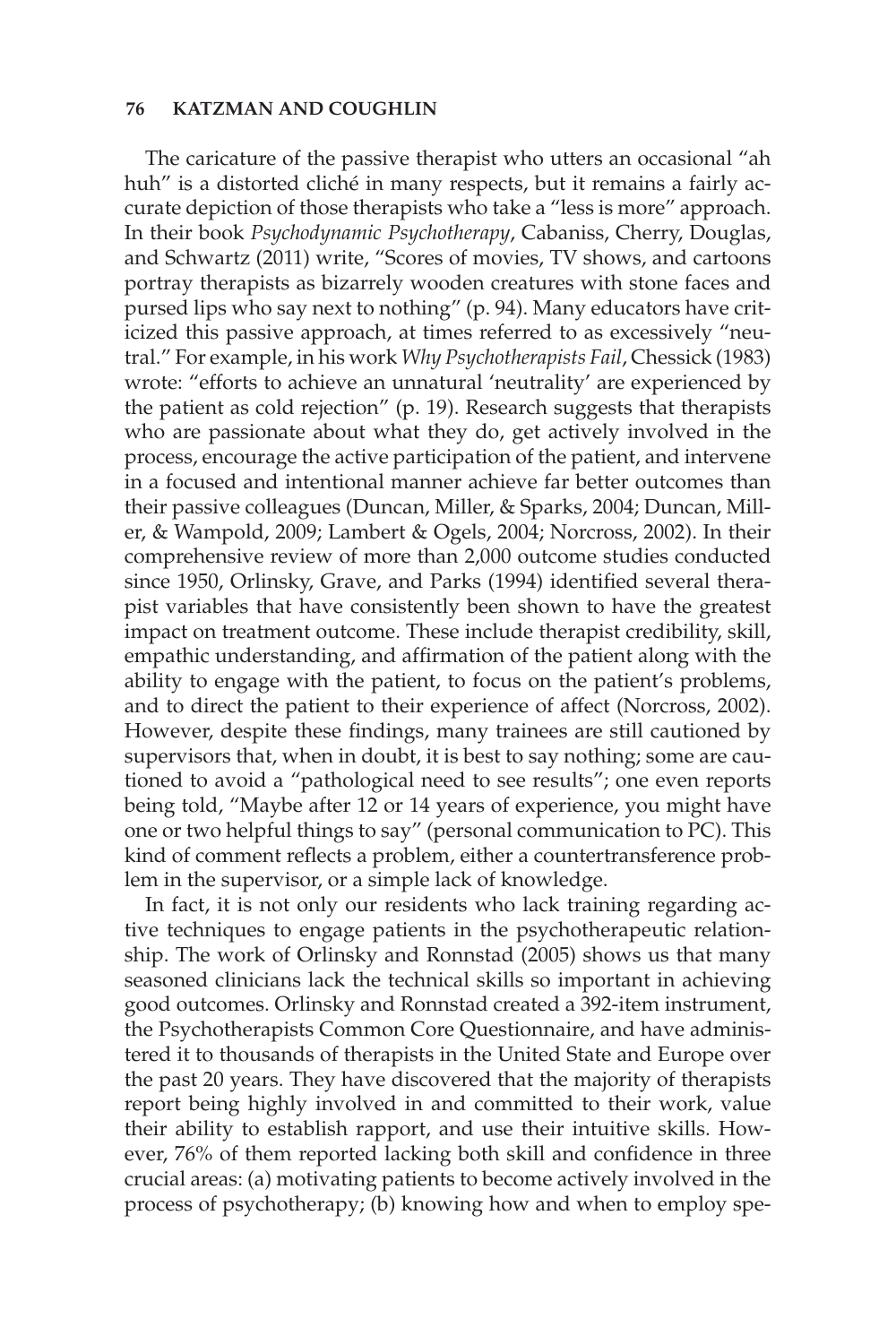cific therapeutic interventions; and (c) understanding and tracking the therapeutic process moment to moment. We must do a better job of teaching our trainees these vitally important skills.

In an attempt to do just this, we will outline the specific active psychodynamic interventions, technical skills, and therapeutic strategies that are associated with the best outcomes. We will discuss how residents must learn to (a) help patients develop and maintain a focus on their internal life; (b) help patients identify and turn against pathological defenses, facilitate an experience of affect, and promote the development of affect tolerance; and (c) develop and maintain a therapeutic alliance. Throughout, we will review the literature on the therapist's activity as an important but relatively neglected factor leading to change. Our goal is to stress the importance of teaching students how to become active in using their skills.

# **THERAPEUTIC STRATEGY, TECHNICAL SKILL, AND THERAPIST ACTION**

First of all, the therapist must be active in helping the patient to develop a focus in the psychotherapy. Endless, aimless free association involves extensive defensive processes and is not, in itself, associated with change. By creating and maintaining a focus, therapist and patient can begin to make changes in the recurrent patterns underlying the patient's suffering. Therapists who take charge of the timing and pacing of the session tend to achieve better outcomes than those who do not (Weinberger, 1995). Rather than allowing the patient to digress too much, the therapist must take an active stance to keep the patient on the path toward healing. Just as a clear and sustained focus has been found to have a positive relationship to outcome, the lack of therapeutic focus has been associated with high dropout rates, poor outcomes, and high rates of remission (Mohr, 2006). Students must be made aware of emerging neuroscientific ideas that support the notion that sustained focus, with intensity and repetition, is essential to creating brain change in adults (Cozolino, 2010; Doidge, 2007; Lutz et al., 2009). Indeed, "The power to direct our attention has the power to shape the brain's firing patterns, as well as the power to shape the architecture of the brain itself" (Siegel, 2010, p. 39).

As part of our active search for focus in psychotherapy, students must also learn to actively encourage patients to direct their attention to the internal problems that have prompted them to seek help. To do this, the therapist must work to block vagueness and externalization.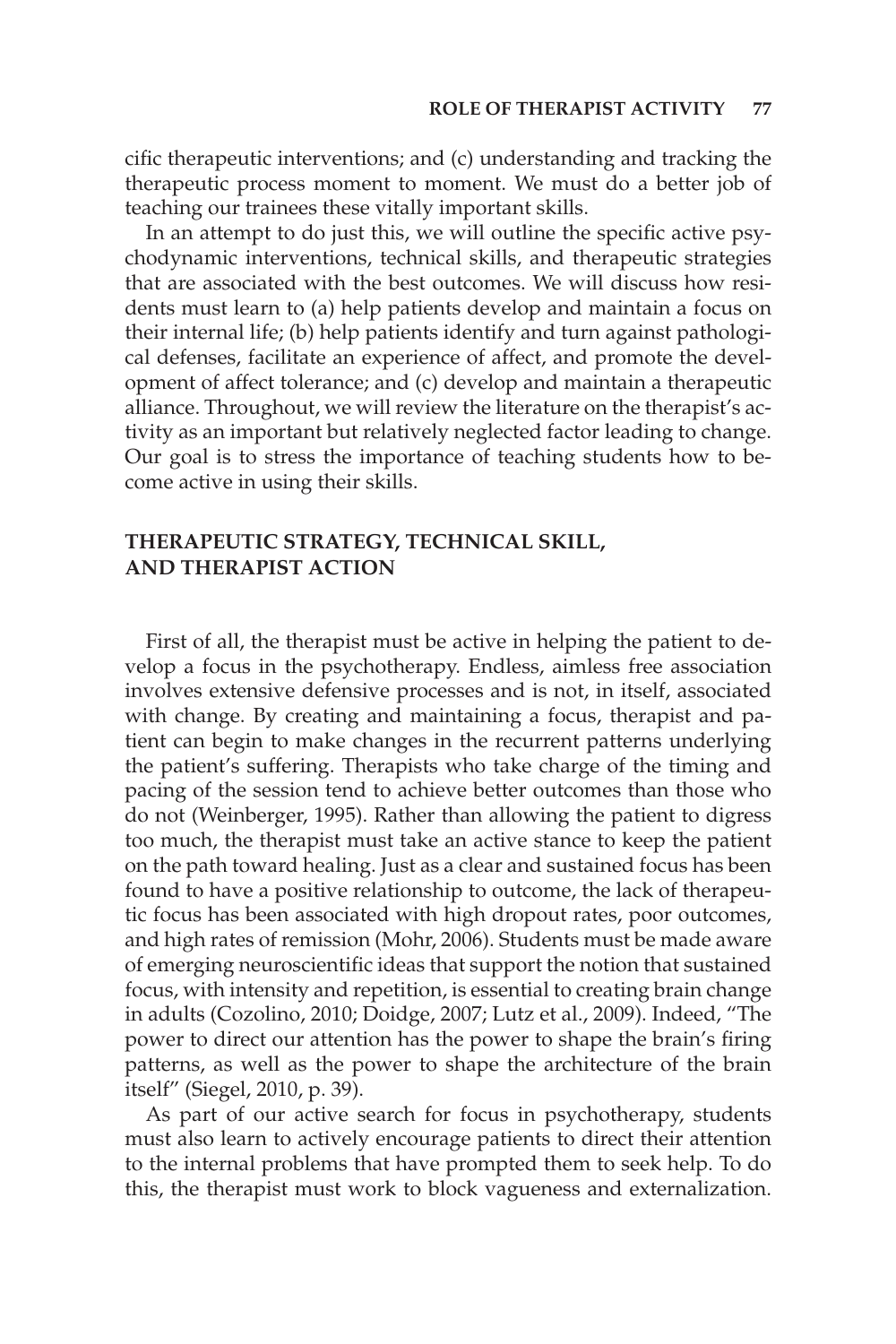For example, a therapist might say, "In addition to talking about what is happening with your husband, let's pay attention to what you are feeling right now." This intervention involves both a blocking of defense (externalization) and an invitation to build an awareness of an internal world. An active and sustained focus on the inner life of the patient tends to enhance the alliance while facilitating the patient's sense of autonomy and control. Finally, an active focus on the patient's internal, emotional experience, instead of getting caught up in the story about external events, creates a new experience. Recently, I (PC) saw a young man who was struggling with mixed feelings toward women that for years had undermined all his relationships. He had seen three previous therapists, all of whom got caught up in their own curiosity about his experience as a Navy Seal, never directing sustained attention to the patient's internal world. This repeated countertransference error recapitulated the patient's experience of having been largely ignored by his parents, especially with regard to his emotional life. In contrast, focusing the work on the patient's inner experience in our sessions was both corrective and therapeutic.

Second, in addition to teaching students to be active in finding a focus for treatment, we must teach them to pay close and active attention to the patient's experience of affect. Research suggests that in order to achieve change, the therapist must help patients experience distressing emotions that they have been avoiding (Ecker, 2012; Weinberger, 1995). If students can learn to help their patients get through defensive avoidance and gain access to affective experience, they can help their patients transform maladaptive, defensive functioning into adaptive functioning (Della Selva, 1996). Patients who have experienced affect-focused therapy report increased self esteem, enhanced interpersonal functioning, and a sense of mastery and competence, in addition to a reduction or elimination of symptoms (Piliero, 2004).

To mobilize affect and emotion in psychotherapy, therapists must pay close attention to patients' nonverbal communications, especially their body movements. Because patients cannot directly report the unconscious or implicit feelings that drive their behavior, we must help students develop therapeutic skills that bring nonverbal communication into view. By watching posture, facial expression, respiratory rate, and physical activation, therapists learn to tune into the patient's unconscious, implicit system. Students should be taught that just talking about feelings will not lead to transformational change; however, active attention directed to the visceral, somatic experience of feelings that have been associated with anxiety and characteristically avoided has been shown to facilitate deep and lasting change (Abbass, Hancock, Henderson, & Kisely, 2006, Abbass, Town, & Driessen, 2012; Fosha, Sie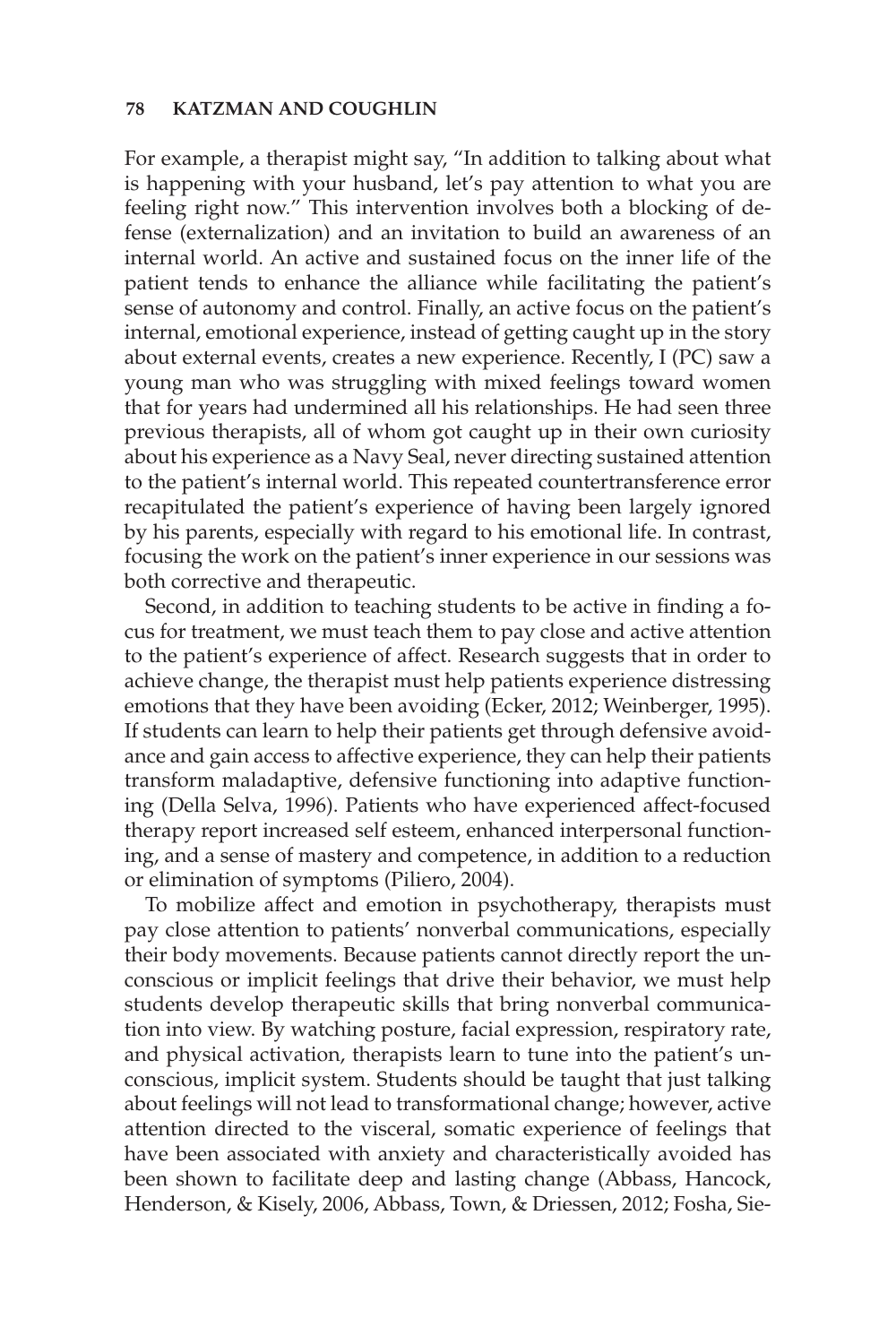gel, & Solomon, 2009; Greenberg, 2010; Malan & Della Selva, 2007; Piliero, 2004; Shedler, 2010).

Students should be made aware of the vast literature showing the many advantages of focusing on affect and emotion in psychotherapy. For example, a focus on the feelings, emotions, and sensations triggered by talking about conflictual situations is most likely to lead to exploration of the unconscious underpinnings of the patient's problems (Bridges, 2006; Greenberg, 2010). Mobilization of affect in psychotherapy may also bring traumatic memories to the fore (Ecker et al., 2012). Furthermore, mobilization of affect creates a kind of new experience that is important in change, particularly the kind of experience that facilitates profound moments of meeting (Stern, 2004). Finally, mobilization of affect in the psychotherapeutic relationship helps patients build tolerance for this experience. Research suggests that helping patients physically experience their feelings at the edge of tolerance, so that previously overwhelming emotions can be regulated and integrated, is essential to promoting health (Ogden, Pain, Minton, & Fisher, 2005; Schore, 2009). When a therapist confronts a patient with his or her defenses, challenging the patient to face what he or she has been avoiding, the patient will inevitably experience anxiety. If the therapists backs off, anxiety will be reduced and likely be too low to create the necessary conditions for healing to take place. If anxiety is too high, and the patient cannot think straight, no therapeutic work can be achieved. Stimulating a moderate level of anxiety will increase the likelihood of therapeutic change (Carryer & Greenberg, 2010; Cozolino, 2010; Schnarch, 2011).

Finally, the therapist must be active in building and maintaining a therapeutic alliance. A solid therapeutic alliance is the very bedrock of psychotherapy (Martin, Garske, & Davis, 2000). Horvath, Del Re, Flückiger, and Symonds (2011) conducted a meta-analysis of the research involving the relationship between alliance and outcome for more than 14,000 cases of individual psychotherapy, demonstrating that the alliance made a robust contribution to treatment outcomes. In providing treatment guidelines, the authors emphasize a few critical contributions to the therapeutic alliance, including the commitment of the therapist to the "business of therapy," with an emphasis on therapy as a collaborative enterprise. While many equate the therapeutic alliance with the emotional bond between patient and therapist, it is vastly more complex. A solid alliance is based on agreement between patient and therapist on the nature of the problems to be addressed, the goals of treatment, and the therapeutic tasks (Bordin, 1979). Therapists must be good at building alliances understood in this manner.

Skill is important. A study by Piliero (2004), based on patients' experiences in two emotionally focused types of dynamic psychother-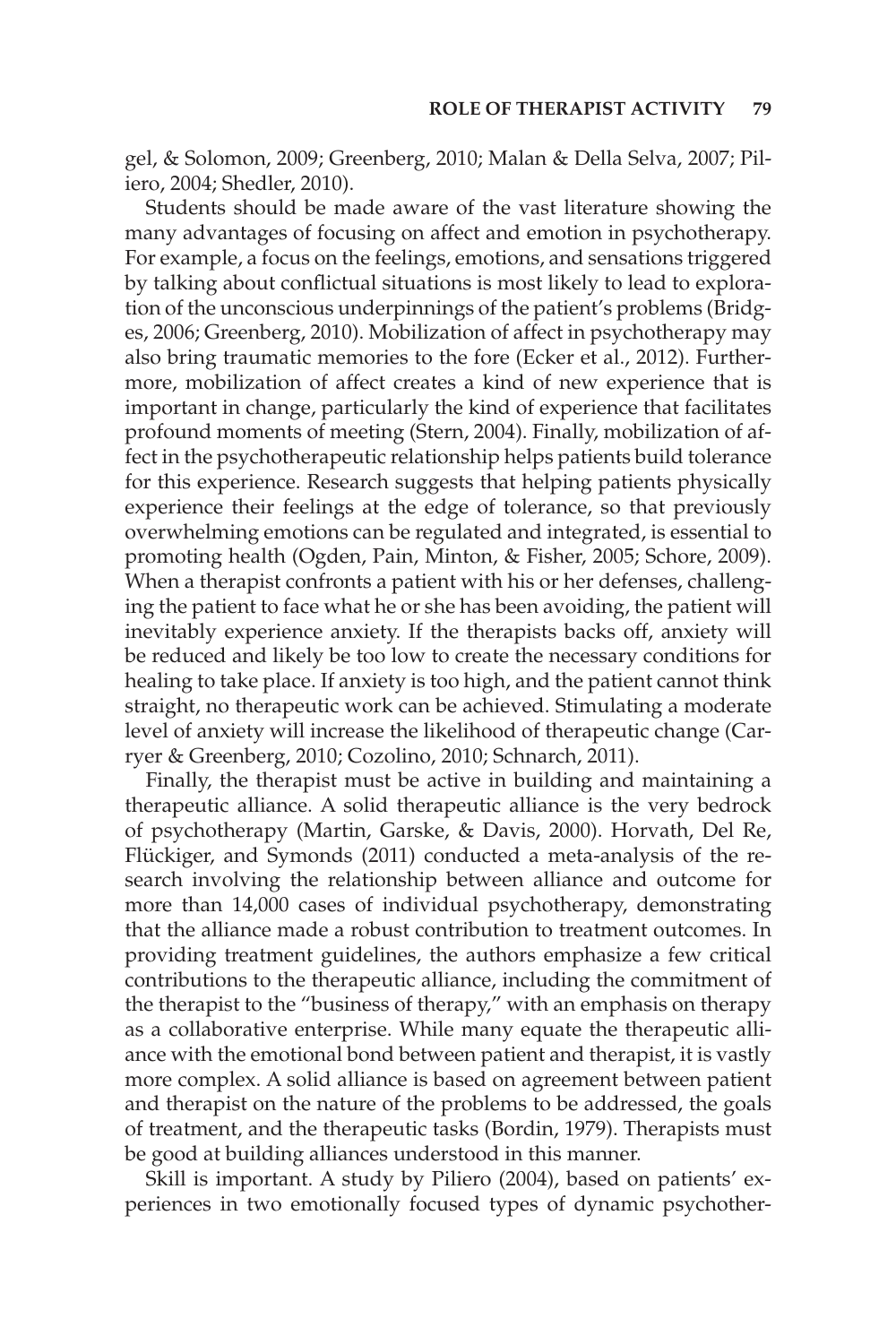apy, indicated that therapist level, skill, and competence, rather than warmth and sympathy, were most highly related to patient satisfaction and positive outcome. Being able to trust the therapist and view him or her as a resource appears to be much more important than simply liking the therapist. Thus, the therapist must actively demonstrate skill right from the start of therapy. Rather than allowing a patient to ramble on in a tangential fashion, for example, the therapist should encourage the patient to be specific and to focus on the task at hand. This activity will help move the treatment in a positive direction. Especially with patients who are resistant and/or have chronic and complex disorders, active therapeutic interventions are required to facilitate the development of an alliance (Simeon-Onken, Blaine, & Boren, 1997).

In fact, much evidence suggests that both patient satisfaction and outcome are related to specific active interventions provided by the therapist. Bachelor (2011) found that patients place great emphasis on helpfulness, joint participation in the work of therapy, and signs of a negative therapeutic relationship. These results imply that an engaged therapist, who reviews the problems to be addressed and participates actively in the change process, is viewed by patients as most helpful. Owen and Hilsenroth (2011) demonstrated that patient-rated alliance in the psychodynamic treatment of 68 outpatients was significantly related to improvement on a measure of broad functioning. Specific psychodynamic techniques, including linking current feelings or perceptions to those from the past, focusing on repetitive relational patterns over time, and identifying recurrent patterns in the patient's actions, feelings, and experiences, were all found to enhance alliance in ways that improved outcome (Owen & Hilsenroth, 2011). In another study by this same team (Owen, Hilsenroth, & Rodolfa, 2012), alliance measures from both cognitive-behavioral and psychodynamic treatments were obtained and compared, leading the authors to conclude that the specific and active psychodynamic techniques utilized in both groups were associated with postsession change. In contrast to patients who experienced the active intervention of their therapists, patients who rated their therapist as being relatively inactive reported fewer positive post-session outcomes. The effects of such active interventions appear both to last and to increase over time, even after therapy has ended (Abbass et al., 2012; Shedler, 2010; Svartberg, Stiles, & Seltzer, 2004).

An active therapeutic stance at the beginning of treatment has been shown to be particularly critical in promoting therapeutic alliance in brief psychodynamic psychotherapy. Marcolino and Iacoponi (2003) studied the impact of the therapeutic alliance on outcome in brief psychodynamic psychotherapy, demonstrating that higher ratings of the alliance measured at the third session were correlated with greater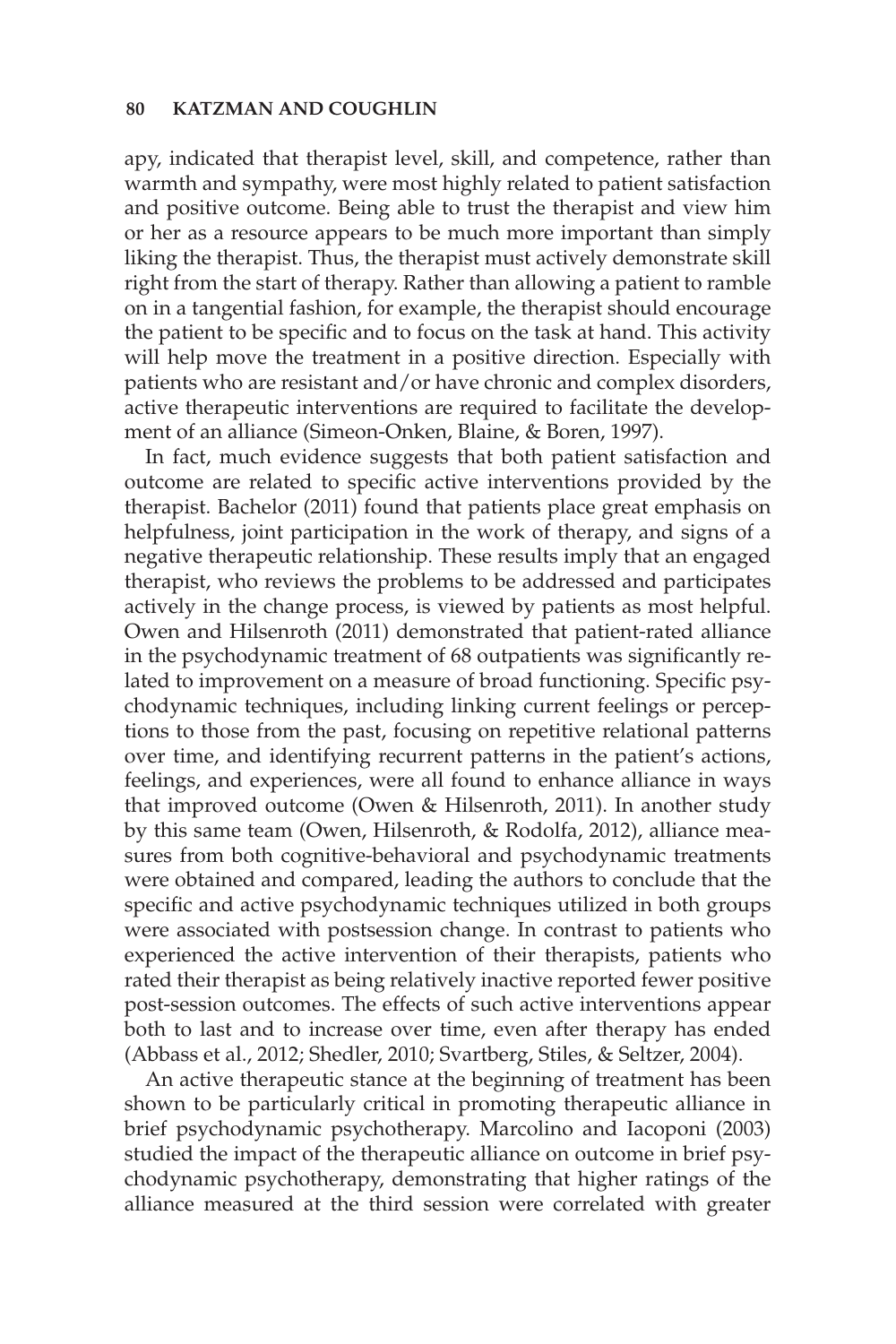symptom change. Therapists with greater alliance ratings were more actively engaged in the treatment process. Their patients experienced being well understood by their therapists and viewed their therapists as highly involved in the issues discussed in treatment (Marcolino & Iacoponi, 2003). Heinomen, Lindfors, Laaksonen, and Knekt (2012) conducted a study of 326 outpatients receiving short-term and long-term psychotherapies and concluded that active, engaging, and extroverted therapists produced faster symptom reduction in short-term therapy than their less engaged colleagues. Therapist confidence in and enjoyment of their work also predicted better results (Heinomen et al., 2012). Once again, we see the interaction of therapist variables, alliance, and, above all, activity at work in the outcome of psychotherapy.

Hilsenroth and Cromer (2007) underscored the contribution of the alliance even during the assessment phase of treatment. The most critical aspect of fostering the alliance during the assessment was the depth of psychological assessment and therapist involvement. Therapists who outlined cyclical relational themes and provided patients with a new understanding of themselves during the assessment phase fostered a greater therapeutic alliance than those who were less involved. Patients reported more positive responses to the assessment process when therapists worked toward developing empathic connections, interacted collaboratively with them to develop individual goals, and reviewed assessment results openly and freely. Patients also valued an extended assessment and did not feel as though it "dragged on." Deeper therapeutic alliances were fostered when a therapist facilitated patient affect, clarified precipitants and sources of distress, explored in-session process, facilitated the experience of affect between therapist and patient, and communicated to the patient a willingness to explore uncomfortable themes (Hilsenroth & Cromer, 2007). Hilsenroth and Cromer's results indicate that our students should be actively curious and collaborative during the assessment, rather than more passive, with the "wait and see" approach typical of many psychodynamic therapists. In our own experiences with extended assessments, patients almost universally report being relieved to have achieved some depth of understanding and to have experienced the active ingredients of therapy on this first visit.

Another crucial aspect of developing a strong treatment alliance involves active attention to negative transference feelings. When a patient feels misunderstood or even mistreated in some manner, the capacity of the therapist to adjust and understand the perspective of the patient seems to have a direct correlation with the strength of the therapeutic bond. Gottman's (2002) research suggests that this ability to make and accept repair is one of the most important factors in creating healthy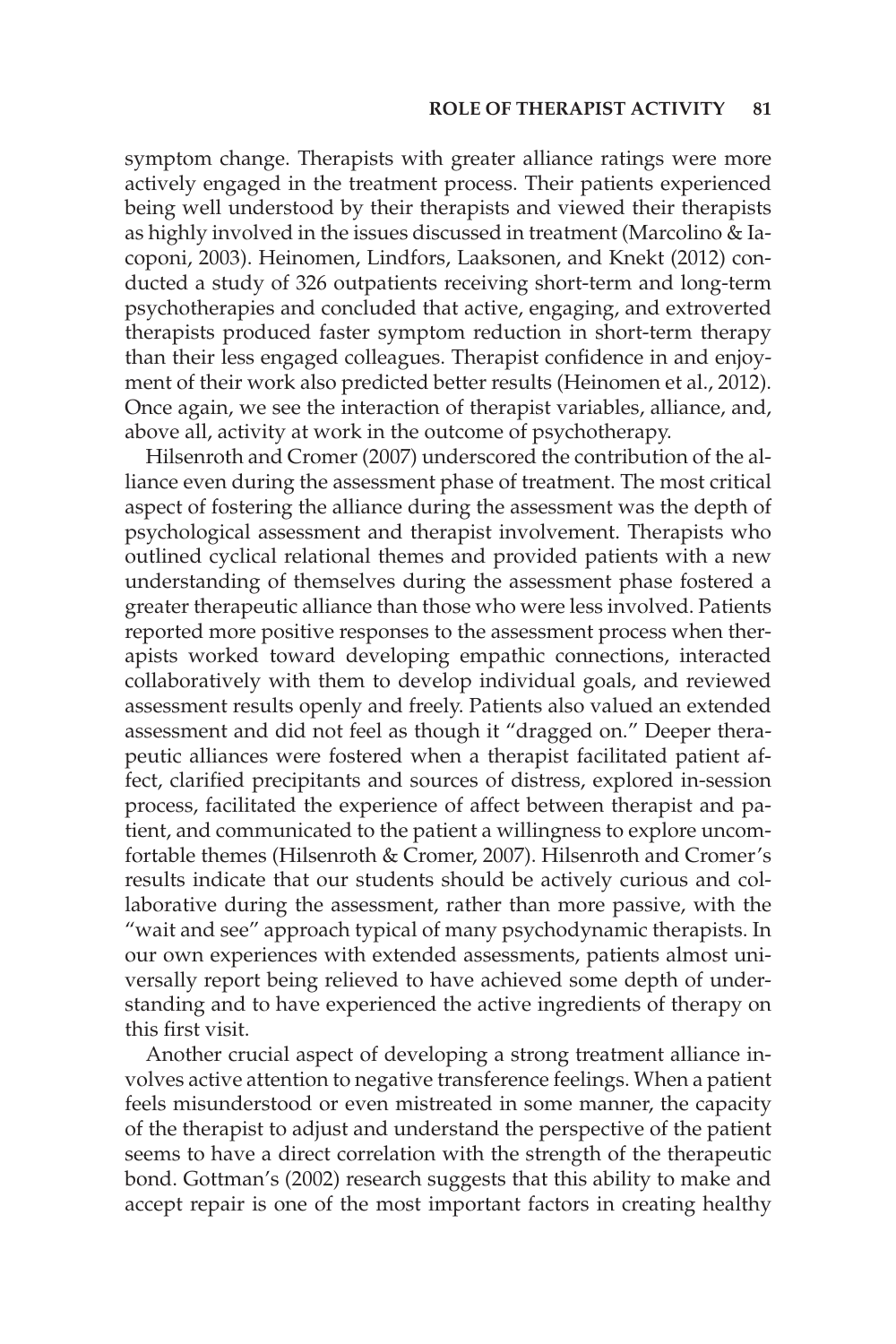and resilient relationships. Muran, Safran, and Eubanks-Carter (2010) also emphasize the importance of negotiating therapeutic disruptions for strengthening the therapeutic alliance. Because ruptures in the alliance are common events, occurring in as many as 50% of sessions and often responsible for premature termination and negative outcome, it is important that we help our students to become adept at handling these bumps in the road. When a rupture or even a misalliance is actively addressed and resolved, a positive outcome is more likely. In order to deal with disruptions in the therapeutic alliance with aplomb, three specific skills seem particularly important: self-awareness, affect regulation, and interpersonal sensitivity. The successful therapist is taught to focus actively on the patient's experience, on his or her own experience, and on the interpersonal field, making use of a variety of active teaching methodologies (Muran et al., 2010). Students should be made aware of the vast literature advocating an emphasis on the experience and expression of the patient's mixed feelings toward the therapist (Abbass et al., 2012; Della Selva, 1996; Davanloo, 1990.) It may be that such a focus is particularly effective in activating unconscious, implicit emotional memories that are largely responsible for our patient's reactivity and suffering. By facilitating the experience in the here and now of previously avoided feelings and then coupling this experience with a disconfirming response, therapists may be able to reconsolidate these traumatic memories such that they no longer get activated (Ecker et al., 2012). Indeed, research may provide evidence to support the notion of the "corrective emotional experience" outlined by Alexander and French (1946) decades ago.

# **INTENSIVE SHORT-TERM DYNAMIC PSYCHOTHERAPY (ISTDP)**

A specific model of brief psychodynamic psychotherapy, Intensive Short-Term Dynamic Psychotherapy (ISTDP), has developed an evidence base for the treatment of a wide range of psychiatric disorders while providing a system of active techniques for the therapist similar to those described here (Abbass et al., 2006; Abbass et al., 2012). It is a particularly intriguing system to consider as a component of education for trainees because it provides specific tools for assessment and intervention based on psychodynamic principles. In our experience, both seasoned therapists and trainees who are newly embracing psychodynamic ideas become quite excited when exposed to this model, because it provides a guide for active yet empathic interventions. Train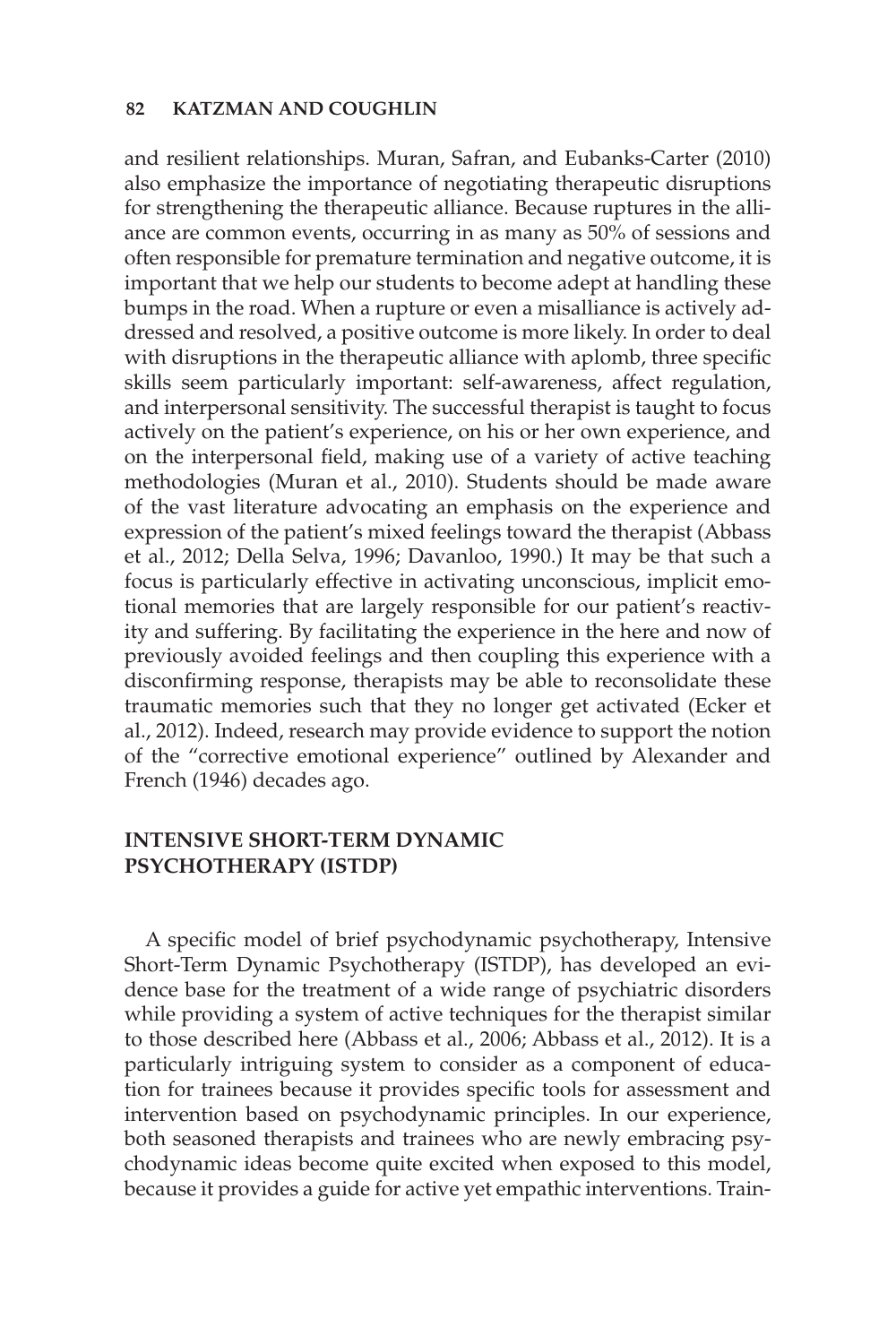ees are delighted to discover a model of specific interventions based on dynamic concepts with such a growing evidence base. This model provides specific technical skills that are often lacking in the training of psychotherapists. Whereas much teaching in psychodynamic psychotherapy is centered around historical and emerging paradigms of psychopathology or general descriptions of the therapeutic relationships, it is less frequent to find a model outlining a specific process for interventions based on dynamic ideas. In our experience, trainees describe feeling more competent themselves and armed with a road map when exposed to this model, which facilitates an active and engaged stance with their patients. This model is based on psychoanalytic theory, but it employs specific and active techniques. In some sense, each therapy session is an experiment. The patient's response to our interventions is the central assessment tool and guide to intervention. Rather than relying on theorizing, trainees can learn to listen and watch the patient's response for the information they need to guide the process.

The model of ISTDP outlines the critical importance of identifying and strengthening both the conscious and the unconscious therapeutic alliance. The ISTDP therapist is not passive but takes an active stand for the patient, his or her health, growth, and development. The therapist immediately enlists the patient in a shared effort to establish treatment goals, to become emotionally engaged in the process, and to identify and abandon self-destructive psychological defenses. In agreement with Frieda Fromm-Reichmann's (1960) declaration that the patient is in need of an experience, not an explanation, the ISTDP therapist attempts to facilitate the direct experience of complex, anxiety-provoking feelings within the treatment session. Rather than exploring general themes, the therapist focuses the patient on particular feelings toward specific people in the patient's life. The active identification of defenses against the experience of affect is a central feature of this model. By connecting these defenses with the patient's presenting complaints and encouraging the direct experience of the patient's deepest feelings, lasting change can be often be produced in weeks or months (Abbass et al., 2006; Abbass et al., 2012; Davanloo, 1990). In addition to an active approach to resistance, the ISTDP therapist is especially alert to conflicts emerging within the transference, addressing these conflicts directly and immediately, as they emerge. Inevitably, complex transference feelings are linked with similar feelings toward important figures in the patient's past and current life. Rather than interpreting these connections between past and present, therapist allows the patient to reveal these links, on the heels of his or her own experience of feelings toward the therapist.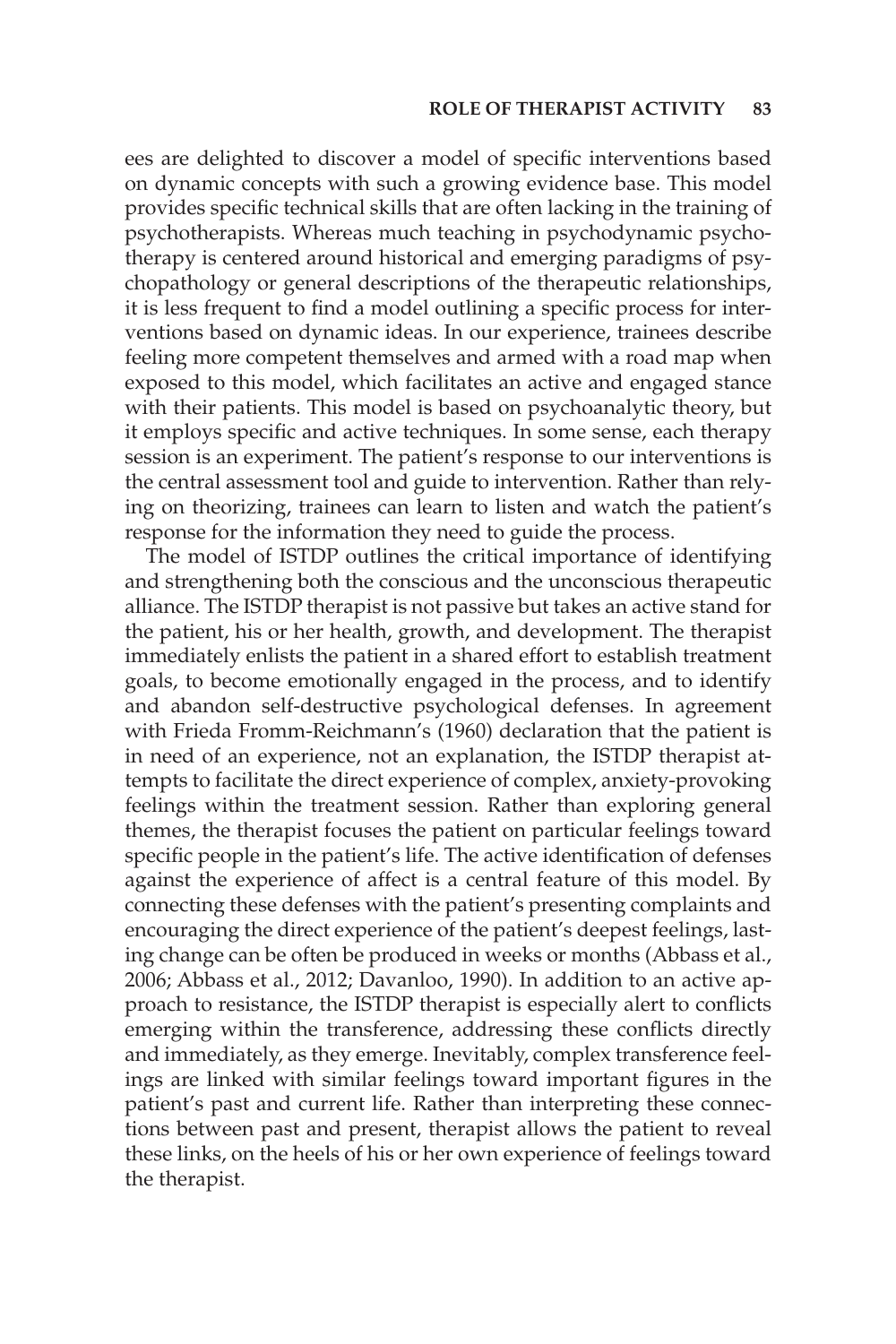By creating and maintaining a tight intrapsychic focus, blocking defenses, and encouraging the direct experience of previously avoided emotions, ISTDP has been shown to be an effective technique for activating the innate desire of the patient to be an authentic self, to connect intimately with others, and to heal. We have all seen patients who seem to have a very positive conscious alliance, but whose unconscious remains in lock-down, resulting in a lack of depth and complexity to their communications. In contrast, even patients who consciously resist can demonstrate a strong unconscious alliance. ISTDP provides for us a way of understanding nonverbal communication and directs students to the critical importance of signals and cues from the patient's body. For example, when a patient makes eye contact, sits forward, and rolls up his or her sleeves, even if the patient is saying, "I don't know about this therapy, Doc," he or she is unconsciously signaling a readiness to engage. Being able to assess the level and pathway of anxiety is a particular strength of this model. When anxiety is being channeled into the voluntary, striated muscle, with tension, hand clenching, and sighing respiration, it is a sign of readiness to address the feelings underneath the anxiety. In contrast, an individual who is physically limp and passive, presenting with somatic complaints of gastrointestinal symptoms or headaches, rather than the observable presentation of anxiety, will require interventions aimed at increasing the capacity to tolerate feelings and anxiety without resorting to the defenses of passivity and somatization. Being able to observe, understand, and assess the physical, nonverbal, communication of our patients greatly enhances our ability to intervene in specific and targeted ways in alignment with their current needs and capacities.

A review of the literature related to ISTDP underscores the vital contribution of an actively involved therapist to the development of the therapeutic alliance (and, ultimately, to the outcome of treatment), in both traditional dynamic psychotherapy and in other settings, including the emergency room (ER) (Abbass, Campbell, Magee, & Tarzwell, 2009; Abbass et al., 2006; Abbass, Kisely, & Kroenke, 2009; Abbass et al., 2012). A study examining the effectiveness of this emotionally focused method of intervention in an ER with patients who were experiencing unexplained medical symptoms demonstrated both clinical utility and significant cost savings to the health care system (Abbass, Campbell, et al., 2009). In that study, therapists began working with patients on the emotional issues precipitating the physical symptoms that brought them into the ER from the first moments of the interview. The therapist helped the patient to identify the trigger event, as well as the people involved. The therapist then inquired, as per the theoretical underpin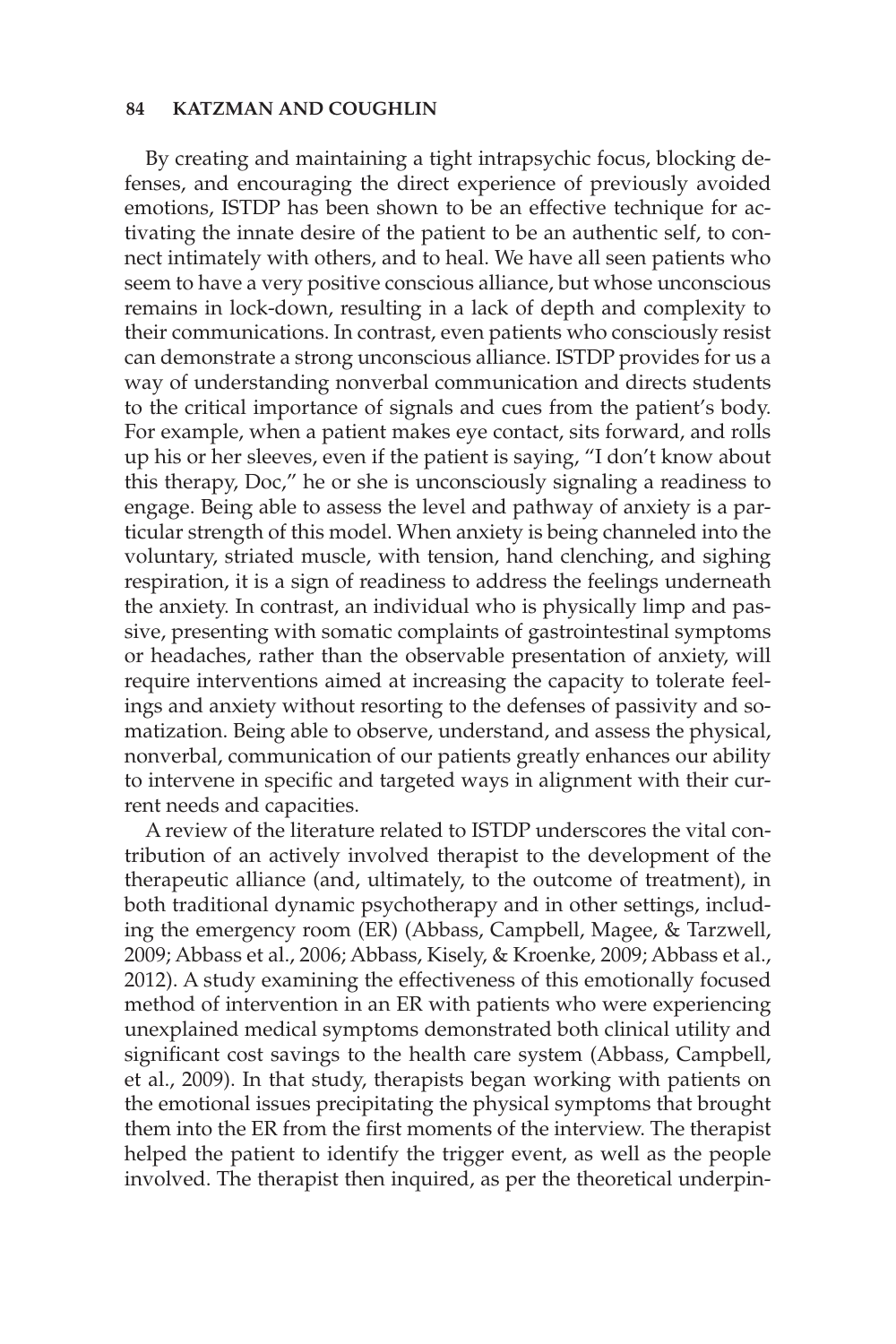nings of ISTDP, about the experience of feelings toward the person involved. In most cases, patients are initially unaware of their emotions, only their symptoms. So, for example, instead of connecting with anger toward her son who was dealing drugs out of her home, a patient who had come into the ER complaining of chest pain started to feel a tightening of her chest and difficulty breathing when questioned about her feelings toward him. The therapist was then able to show the patient (rather than tell her) that she seems to get anxious, with chest constriction and trouble breathing, when talking about her son. Furthermore, instead of facing her feelings toward him, she was keeping them inside, which created her symptoms. This method of tracking whether feelings are accessible, or are being diverted into defenses or anxiety, allows therapists to show patients the connection between defenses against feelings and presenting problems, and has proven very effective (Abbass et al., 2012).

In another study, Abbass and his colleagues (2008) randomly assigned 30 patents to this kind of active "trial therapy," in contrast to a more conventional psychiatric intake. Patients were also evaluated using the Brief Symptom Inventory and Inventory of Interpersonal Problems before the initial session and again 6 weeks later, after a waiting period when no treatment was provided. At 6-week follow-up, the data indicated that one third of the patients who had received the active intervention were no longer symptomatic and required no further treatment. Seven of the 30 patients discontinued all medication after this initial session, and two of the patients, who had been on disability, returned to work. These data suggest that when we actively engage patients psychodynamically from the inception of treatment, exploring the factors responsible for their current pain and distress, the alliance is strengthened and therapeutic effects can be achieved very rapidly. A yet unpublished study (Abbass, personal communication) went further, studying the effectiveness of 12 psychiatric residents in their initial assessments of 300 patients. The therapeutic effects demonstrated in the pilot study were replicated. This is especially noteworthy because the results were obtained by residents after only a year of training in ISTDP.

# **CONCLUSION**

Learning principles of psychodynamic psychotherapy has been a bedrock of the educational process for psychiatric residents. However, this education is complex, and in truth it takes years to become truly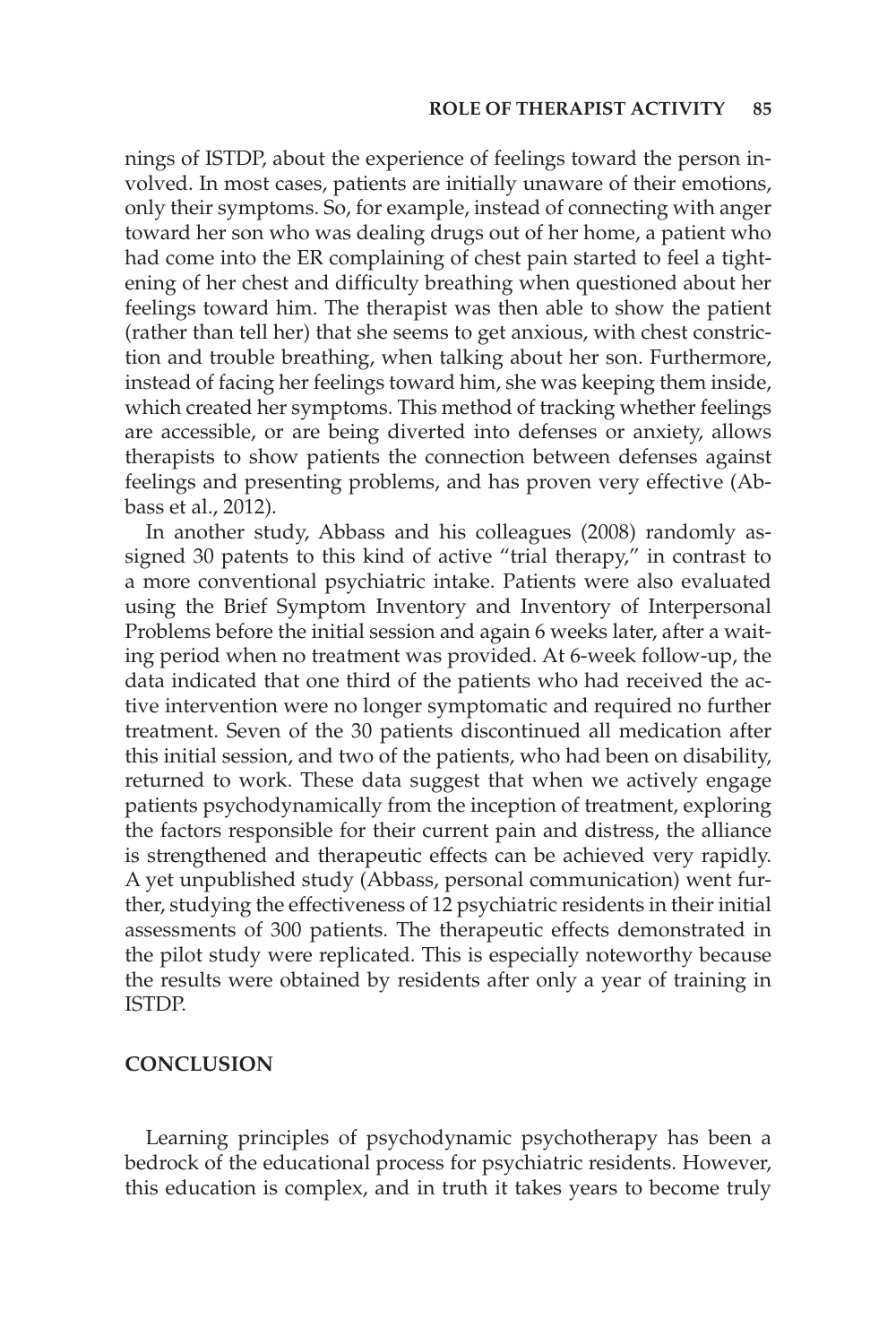wise and a master at most anything. This reality, however, should not serve as a justification to withhold teaching active techniques in psychotherapy. Residents must be taught how to actively focus their patients' attention on the internal world, how to identify and work with defensive processes, and how to facilitate the treatment alliance. Many students go to medical school because they want to do something active aimed at the reduction of suffering. They enjoy being active and are generally excited to learn how much they can actually do to help patients dynamically. On the other hand, being active may not come naturally to many students. Indeed, some may gravitate to psychiatry and to psychotherapy in particular with the fantasy that they can be relatively inactive. In addition, being active in the way we describe requires some work that is very hard for many, especially many beginners. For example, while active techniques designed to enhance an affect focus can be outlined and taught, only those therapists who have increased their own capacity to tolerate intense mixed feelings without resorting to undo anxiety or defensive processes will be able to learn these techniques. We are asking residents to be fearless about bringing affect to the fore, against the patient's effort to avoid affect, all in the context of a situation in which residents have no experience that this will be helpful. Learning this is hard! Above all, we should be attuned to how difficult it is for our students to learn active techniques in psychotherapy, and how tempting it might be for some of them to resort to "getting by" by imitating a passive stereotype. Learning to be active involves a willingness to make mistakes. Few mistakes can be made by a learner who sits quietly, listening, perhaps at least feeling that he or she is bearing witness and in some sense "being there" for a patient. Finally, people often enter psychiatry because they see themselves as healers; as part of their self-concept, they need to see themselves as "nice and kind." Actively challenging defenses and working to facilitate affect can often fly smack in the face of this preferred view of the therapist/self.

Let us return to the scenario of the PGY-3 psychiatry resident, struggling to make a connection with her desperate patient. We must teach this resident to become actively curious. Rather than passively turning questions back on her patient, this resident has numerous avenues to explore. For example, she might begin by actively eliciting examples examples of the problems with people at work, examples of problems in the marriage, and a discussion of the feeling of depression. With these examples in hand, the resident can then work with her patient about his own feelings toward people in the workplace and toward his spouse, and the patient and therapist can explore how these feelings are experienced. Defenses against feelings can be identified, and encouragement toward the experience of true feelings can be encouraged. In this kind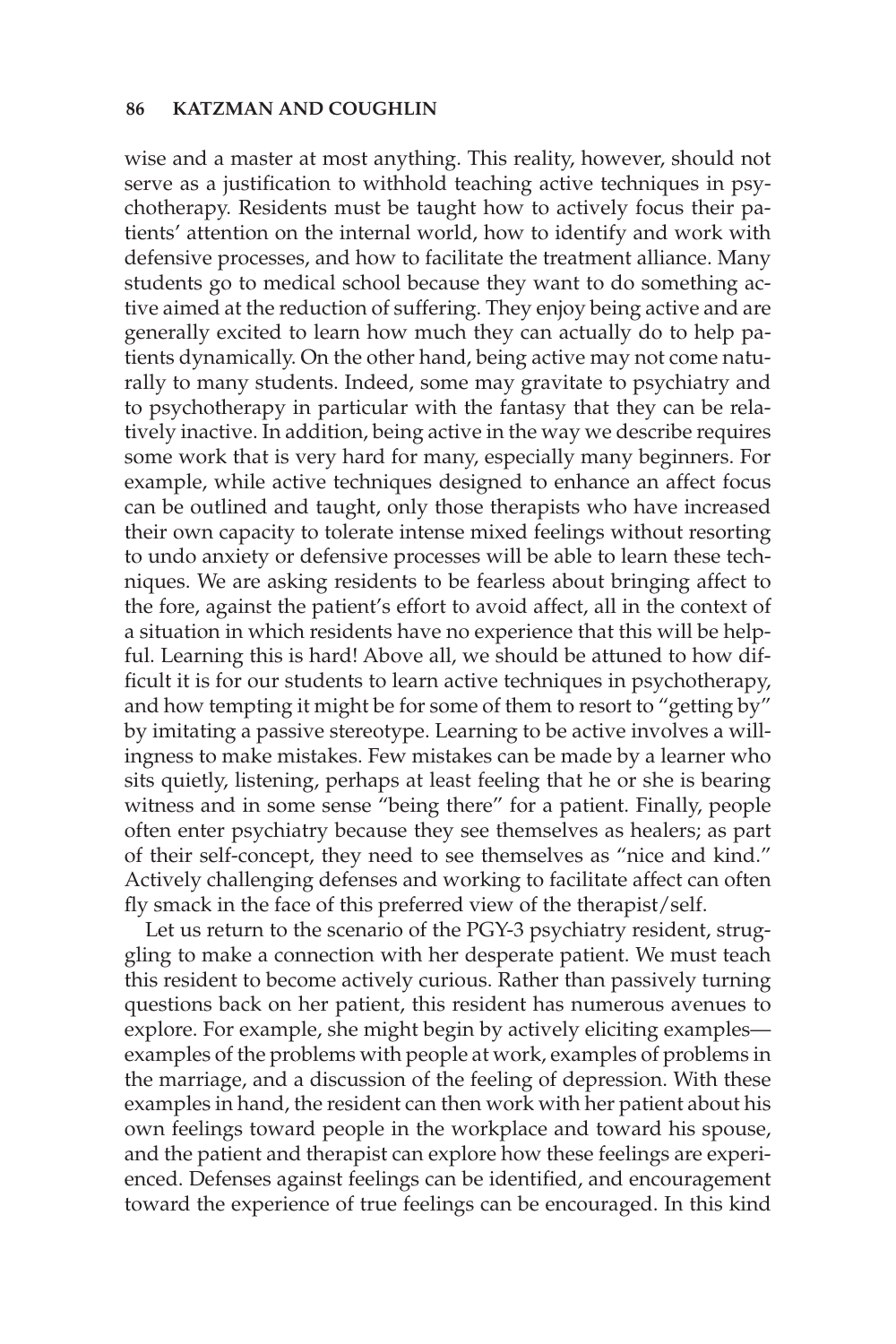of more active conversation, both the patient and the resident/therapist will abandon their passive postures and sit up in their seats.

## **REFERENCES**

- Abbass, A., Campbell, S., Magee, K., & Tarzwell, R. (2009). Intensive short-term dynamic psychotherapy to reduce rates of emergency department return visits for patients with medically unexplained symptoms: Preliminary evidence from a pre-post intervention study. *Canadian Journal of Emergency Medicine, 11*(6), 529-534.
- Abbass, A., Hancock, J. T., Henderson, J., & Kisely, S. (2006). Short-term psychodynamic psychotherapies for common mental disorders. *Cochrane Database of Systematic Reviews, 18*(4), CD004687.
- Abbass, A., Joffres, M. R., & Ogrodniczuk, J. S. (2008). A naturalistic study of intensive short-term dynamic psychotherapy trial therapy. *Brief Treatment and Crisis Intervention, 8*(2), 164-170.
- Abbass, A., Kisely, S., & Kroenke, K. (2009). Short-term psychodynamic psychotherapy for somatic disorders: Systematic review and meta-analysis of clinical trials. *Psychotherapy and Psychosomatics, 78*(5), 265-274.
- Abbass, A., Town, J., & Driessen E. (2012). Intensive short-term dynamic psychotherapy: A systematic review and meta-analysis of outcome research. *Harvard Review of Psychiatry, 20*(2), 97-108.
- Alexander, F., & French, T. M. (1946). *Psychoanalytic therapy: Principles and application.* New York: Roland Press.
- Bachelor, A. (2011). Clients and therapists view of the therapeutic alliance: Similarity, difference, and relationship to therapy outcome. *Clinical Psychology & Psychotherapy*. doi: 10.1002/cpp.792.
- Bordin, E. S. (1979). The generalizability of the psychoanalytic concept of the working alliance. *Psychotherapy: Theory, Research and Practice, 16,* 252-260.
- Bridges, M. R. (2006). Activating the corrective emotional experience. *Journal of Clinical Psychology, 62,* 551-568.
- Cabaniss, D., Cherry, S., Douglas, C. J., & Schwartz, A. R. (2011). *Psychodynamic psychotherapy: A clinical manual*. Hoboken, NJ: Wiley-Blackwell.
- Carryer, J. R., & Greenberg, L. S. (2010). Optimal levels of emotional arousal in experiential therapy of depression. *Journal of Consulting and Clinical Psychology, 78,* 190-199.
- Chessick, R. (1983). *Why psychotherapists fail.* Lanham, MD: Rowman & Littlefield.
- Cozolino, L. J. (2010). *The neuroscience of psychotherapy* (2nd ed.). New York: Norton.
- Davanloo, H. (1990). *Unlocking the unconscious*. New York: Wiley.
- Della Selva, P. C. (1996). *Intensive short-term dynamic psychotherapy: Theory and technique.* New York: Wiley.
- Doidge, N. (2007). *The brain that changed itself.* New York: Penguin.
- Duncan, B., Miller, S., & Sparks, J. (2004). *The heroic client.* New York: Jossey-Bass.
- Duncan, B., Miller, S., & Wampold, B. E. (2009). *The heart and soul of change* (2nd ed.). Washington, DC: American Psychological Association.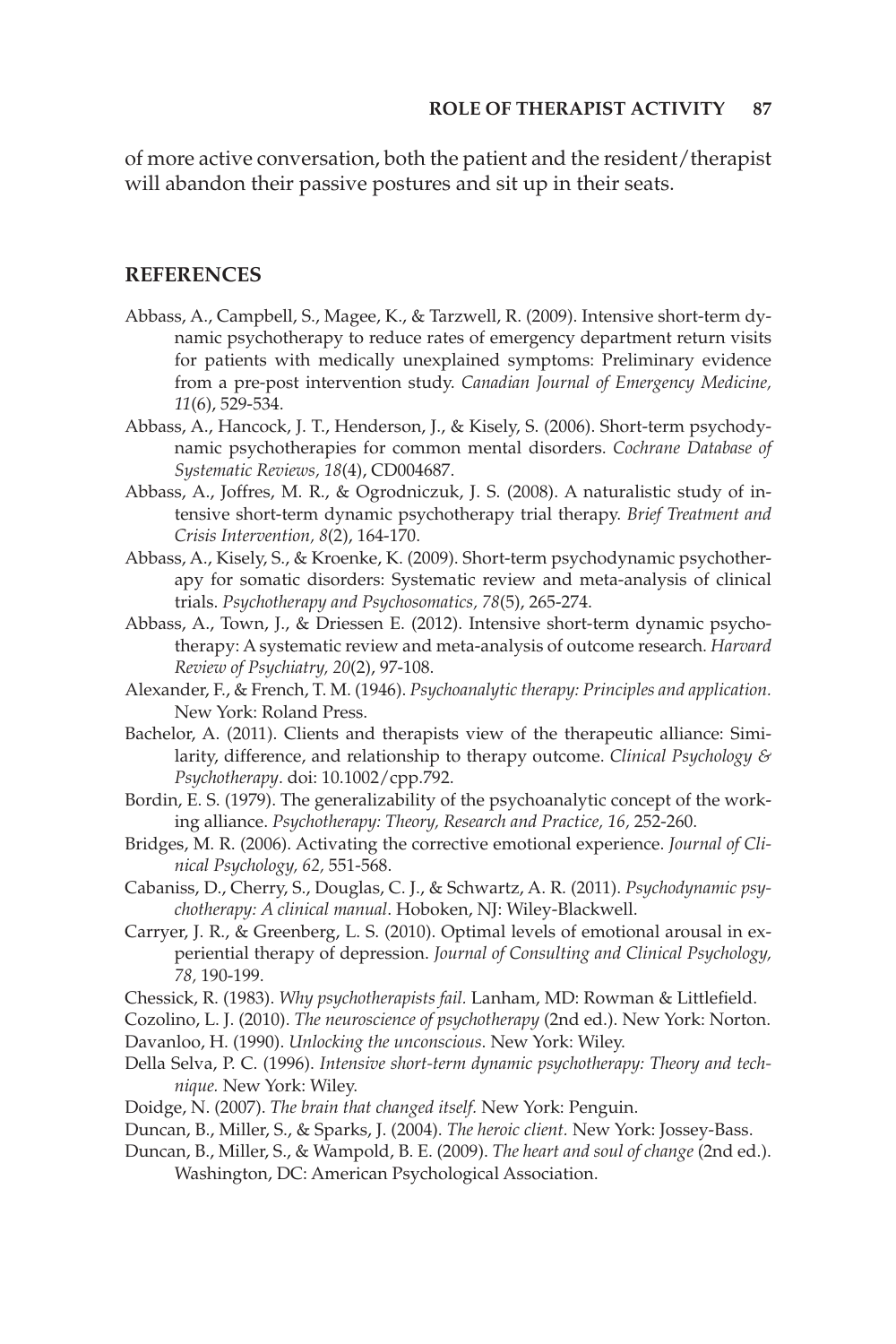- Ecker, B., Ticic, R., Hulley, L., & Neimeyer, R. A. (2012). *Unlocking the emotional brain.* New York: Routledge.
- Fosha, D., Siegel, D. J., & Solomon, M. F. (Eds.). (2009). *The healing power of emotion: Affective neuroscience, development and clinical practice.* New York: Norton.
- Fromm-Reichmann, F. (1960). *Principles of intensive psychotherapy.* Chicago: University of Chicago Press.
- Gottman, J. (2002). *The relationship cure.* New York: Three Rivers Press.
- Greenberg, L. S. (2010). *Emotion focused therapy.* Washington, DC: American Psychological Association.
- Heinomen, E., Lindfors, O., Laaksonen, M., & Knekt, P. (2012). Therapists' professional and personal characteristics as predictors of outcome in short and long term psychotherapy. *Journal of Affective Disorders, 138,* 301-312.
- Hilsenroth, M., & Cromer, T. (2007). Clinician interventions related to alliance during the initial interview and psychological assessment. *Psychotherapy: Theory, Research, Practice, Training, 44*(2), 205-218.
- Horvath, A. O., Del Re, A. C., Flückiger, C., & Symonds, D. (2011). The alliance in individual psychotherapy. *Psychotherapy, 48*(1), 9-16.
- Lambert, M. J., & Ogles, B. M. (2004). The efficacy and effectiveness of psychotherapy. In M. J. Lambert (Ed.), *Bergin and Garfield's handbook of psychotherapy and behavior change* (5th ed., pp. 139-153). New York: Wiley.
- Lutz, A., Slagter, H., Rowling, N., Francis, A., Greischor, L., & Davidson, R. J. (2009). Mental training enhances attentional stability: Neural and behavioral evidence. *Journal of Neuroscience, 29,* 13418-13427.
- Malan, D., & Della Selva, P. C. (2007). *Lives transformed: A revolutionary method of dynamic psychotherapy.* London: Karnac.
- Marcolino, J., & Iacoponi, E. (2003). The early impact of therapeutic alliance in brief psychodynamic psychotherapy. *Revista Brasileria de Psiquiatra 25*(2), 78-86.
- Martin, D. J., Garske, J. P., & Davis, M. K. (2000). Relation of the therapeutic alliance with outcome and other variables: A meta-analytic review. *Journal of Consulting and Clinical Psychology, 68,* 438-450.
- Mohr, D. C. (2006). Negative outcome in psychotherapy. *Clinical Psychology: Science and Practice, 2,* 1-27.
- Muran, J. C., Safran, J. D., & Eubanks-Carter, C. (2010). Developing therapist abilities to negotiate alliance ruptures. In J. C. Muran & J. Barber (Eds.), *The therapeutic alliance: an evidence-based guide to practice* (pp. 320-340)*.* New York: Guilford.
- Norcross, J. C. (2002). *Psychotherapy relationships that work: Therapist contribution and responsiveness to patients.* New York: Oxford Universities Press.
- Ogden, P., Pain, C., Minton, K., & Fisher, J. (2005). Including the body in mainstream psychotherapy for traumatized individuals. *Psychologist-Psychoanalyst, 25,* 19- 24.
- Orlinksy, D. E., Grawe, K., & Parks, B. (1994). Process and outcome in psychotherapy--noch einmal. In A. Bergin & S. Garfield (Eds.), *Handbook of psychotherapy and behavior change* (4th ed., pp. 270-378). New York: Wiley.
- Orlinsky, D. E., & Ronnestad, M. H. (2005). *How psychotherapists develop: A study of therapeutic work and professional growth.* Washington, DC: American Psychological Association.
- Owen, J., & Hilsenroth, M. J. (2011). Interaction between alliance and technique in predicting patient outcome during psychodynamic psychotherapy. *Journal of Nervous and Mental Disease, 199*(6), 384-389.